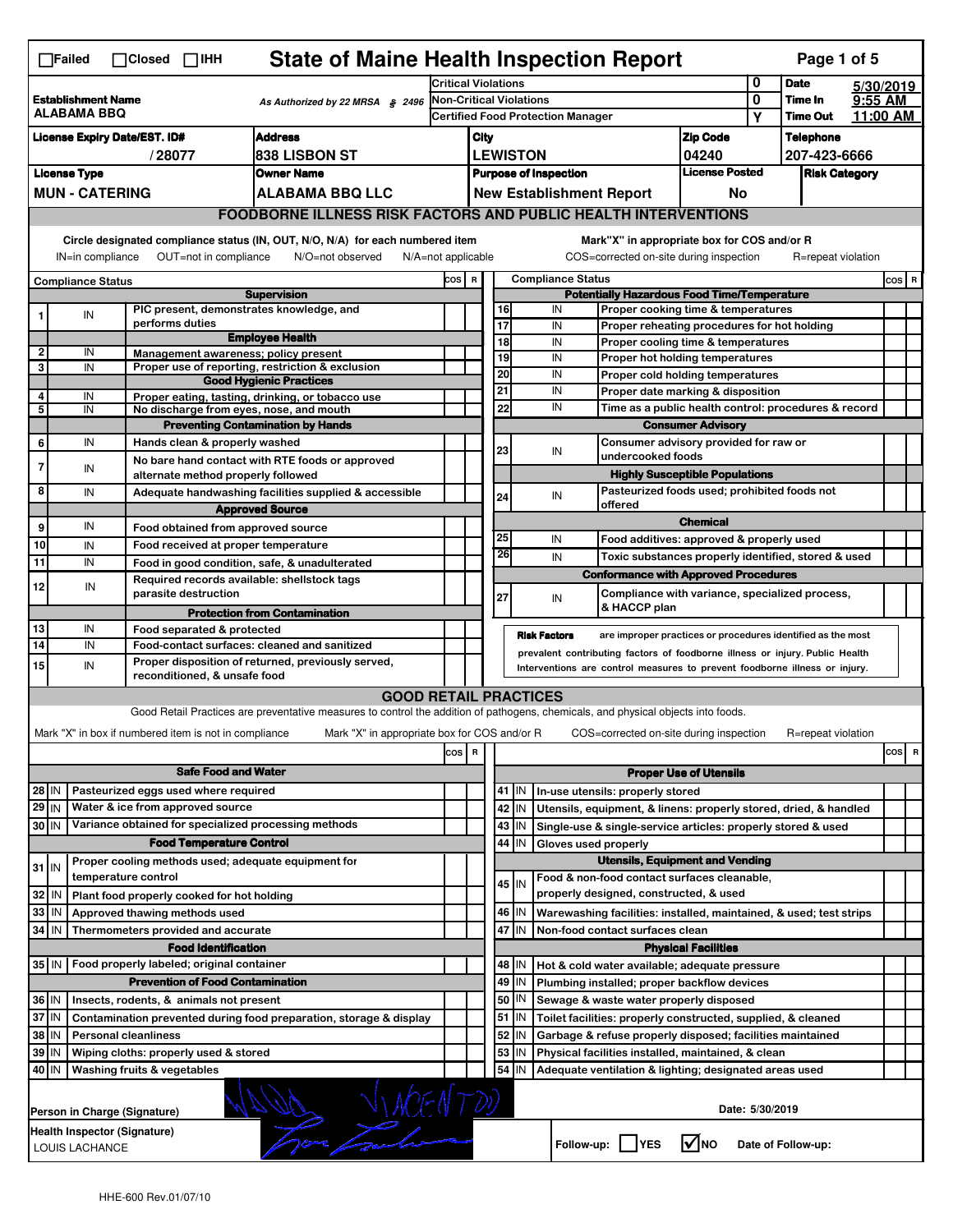| <b>State of Maine Health Inspection Report</b>                            |                    |                                    |  |                                 |              |                          |                   | Page 2 of 5                      |  |  |
|---------------------------------------------------------------------------|--------------------|------------------------------------|--|---------------------------------|--------------|--------------------------|-------------------|----------------------------------|--|--|
| <b>Establishment Name</b><br><b>ALABAMA BBQ</b>                           |                    | As Authorized by 22 MRSA<br>\$2496 |  |                                 |              | 5/30/2019<br><b>Date</b> |                   |                                  |  |  |
| <b>Address</b><br>License Expiry Date/EST. ID#<br>838 LISBON ST<br>/28077 |                    |                                    |  | City / State<br><b>LEWISTON</b> | /ME          |                          | Zip Code<br>04240 | <b>Telephone</b><br>207-423-6666 |  |  |
|                                                                           |                    |                                    |  | <b>Temperature Observations</b> |              |                          |                   |                                  |  |  |
| Location                                                                  | <b>Temperature</b> |                                    |  |                                 | <b>Notes</b> |                          |                   |                                  |  |  |
| Air temp                                                                  | $35*$              | Walk in cooler                     |  |                                 |              |                          |                   |                                  |  |  |
| Water                                                                     | $130*$             | 3 bay sink (mobile)                |  |                                 |              |                          |                   |                                  |  |  |
| Water                                                                     | $140*$             | Handwash (mobile)                  |  |                                 |              |                          |                   |                                  |  |  |
| Chlorine sanitizer                                                        | $100$ ppm          | 3 bay sink (mobile)                |  |                                 |              |                          |                   |                                  |  |  |
| Chlorine sanitizer                                                        | 100 ppm            | 3 bay sink (kitchen)               |  |                                 |              |                          |                   |                                  |  |  |
| Water                                                                     | $111*$             | Handwash (kitchen)                 |  |                                 |              |                          |                   |                                  |  |  |

**Person in Charge (Signature)**

**Health Inspector (Signature)**  LOUIS LACHANCE



**Date: 5/30/2019**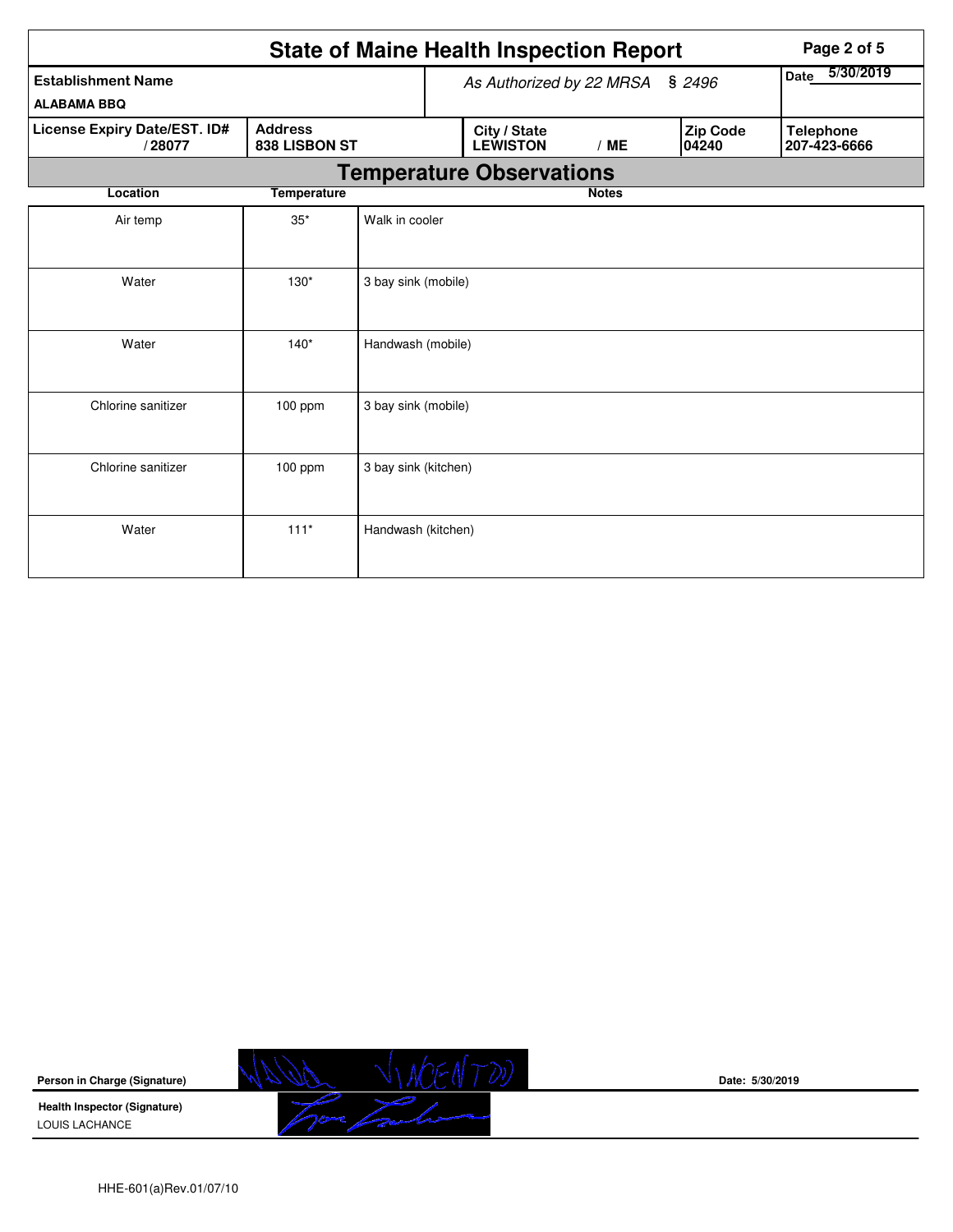|                                                                                                                                                    |                                        | Page 3 of 5                     |    |                          |  |  |  |  |  |  |
|----------------------------------------------------------------------------------------------------------------------------------------------------|----------------------------------------|---------------------------------|----|--------------------------|--|--|--|--|--|--|
| <b>Establishment Name</b>                                                                                                                          | Date                                   | 5/30/2019                       |    |                          |  |  |  |  |  |  |
| <b>ALABAMA BBQ</b>                                                                                                                                 |                                        |                                 |    |                          |  |  |  |  |  |  |
| License Expiry Date/EST. ID#<br>/28077                                                                                                             | <b>Address</b><br><b>838 LISBON ST</b> | City / State<br><b>LEWISTON</b> | MЕ | <b>Zip Code</b><br>04240 |  |  |  |  |  |  |
| <b>Observations and Corrective Actions</b>                                                                                                         |                                        |                                 |    |                          |  |  |  |  |  |  |
| Violations cited in this report must be corrected within the time frames below, or as stated in sections<br>8-405.11 and 8-406.11 of the Food Code |                                        |                                 |    |                          |  |  |  |  |  |  |

**Person in Charge (Signature) Health Inspector (Signature)** 

LOUIS LACHANCE



**Date: 5/30/2019**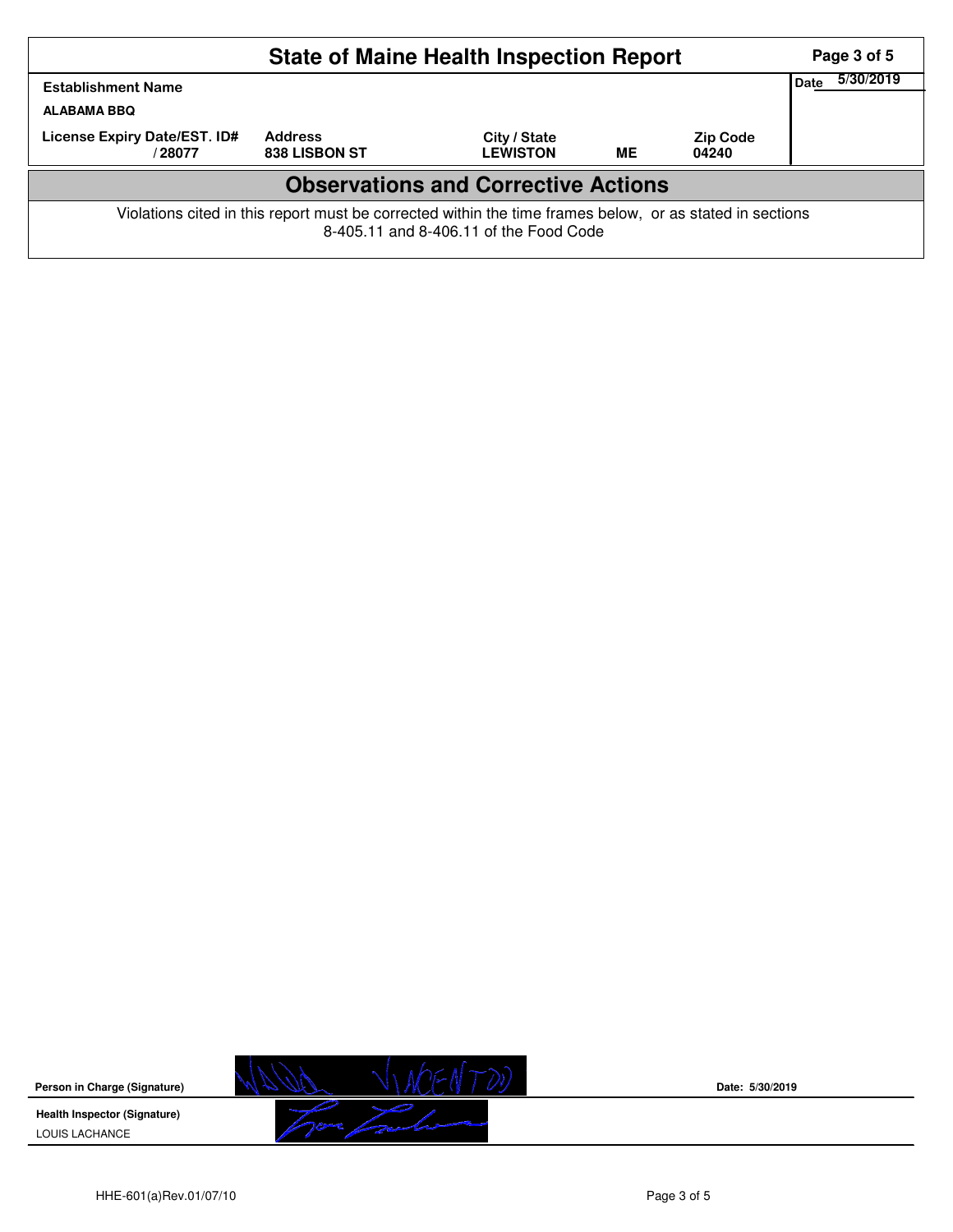|                                        | Page 4 of 5                            |                                 |    |                          |  |  |  |  |  |
|----------------------------------------|----------------------------------------|---------------------------------|----|--------------------------|--|--|--|--|--|
| <b>Establishment Name</b>              | 5/30/2019<br>Date                      |                                 |    |                          |  |  |  |  |  |
| <b>ALABAMA BBQ</b>                     |                                        |                                 |    |                          |  |  |  |  |  |
| License Expiry Date/EST. ID#<br>/28077 | <b>Address</b><br><b>838 LISBON ST</b> | City / State<br><b>LEWISTON</b> | ME | <b>Zip Code</b><br>04240 |  |  |  |  |  |
| <b>Inspection Notes</b>                |                                        |                                 |    |                          |  |  |  |  |  |
| $\alpha$ to issue setemna linearce     |                                        |                                 |    |                          |  |  |  |  |  |

OK to issue catering license.

Certified Food Protection Manager: Diane Paterson exp. 5/8/24 cert.#17855921

Unless directed otherwise, all Eating Establishments are required to submit a copy of their Certified Food Protection Manager (CFPM) certificate. A CFPM must be hired at the time of a new eating establishment opening or within 60 days of when a CFPM leaves employment. For a list of CFPM courses and trainers go to

http://www.maine.gov/healthinspection/training.htm

Please provide a copy of this certification(s) to Carol Gott, Health Inspection Program, 286 Water St. 3rd Floor, Augusta, ME 04333, carol.gott@maine.gov or faxing to 207-287-3165.

Please include the name of your establishment and the establishment ID# with your certification(s).

Employee Health Policy:

The Health Inspection Program has implemented an educational public health initiative on Employee Health on March 1, 2017. The policy handouts will be provided to you by your inspector and reviewed during inspection for compliance. They are also available on the Program's website: http://www.maine.gov/healthinspection

2013 Maine Food Code Adoption:

The Maine Food Code was adopted in October of 2013. Please refer to our website for a copy, http://www.maine.gov/healthinspection. Following are a few of the major changes: \* No Bare Hand Contact with Ready-To-Eat Food. \* Establishments must have clean-up procedures for employees to follow following vomiting and diarrheal events. \* Date marking of Ready-to-eat potentially hazardous foods.

Violation Correction Timeframe:

Critical violations should be corrected on site, but in any event, within 10 days. The licensee must contact Louis Lachance when the critical violation has been addressed at 207-513-3125 extension 3224 or at llachance@lewistonmaine.gov. Non-critical violations must be corrected within 30 days. Failure to satisfactorily correct these violations before the follow-up inspection may result in enforcement proceedings by the Department to include fines and penalties. License renewals can be denied if violations are not corrected within the noted timeframes.

C= Critical violation and NC= Non-critical violation:

"Critical violation" means a provision of the Food Code that, if in non-compliance, is more likely than other violations to contribute to food contamination, illness or environmental health hazard.

Additional Inspection Fee:

License fees provide for two inspections per year. When additional inspections are required, the Department may charge an additional \$100 fee to cover the costs of each additional inspection or visit.

Document Retention/Posting:

Pursuant to the Maine Food Code, the establishment's current license must be displayed. In addition, a sign or placard must be posted in a conspicuous area notifying consumers that a copy of the most recent inspection report is available upon request. CFPM